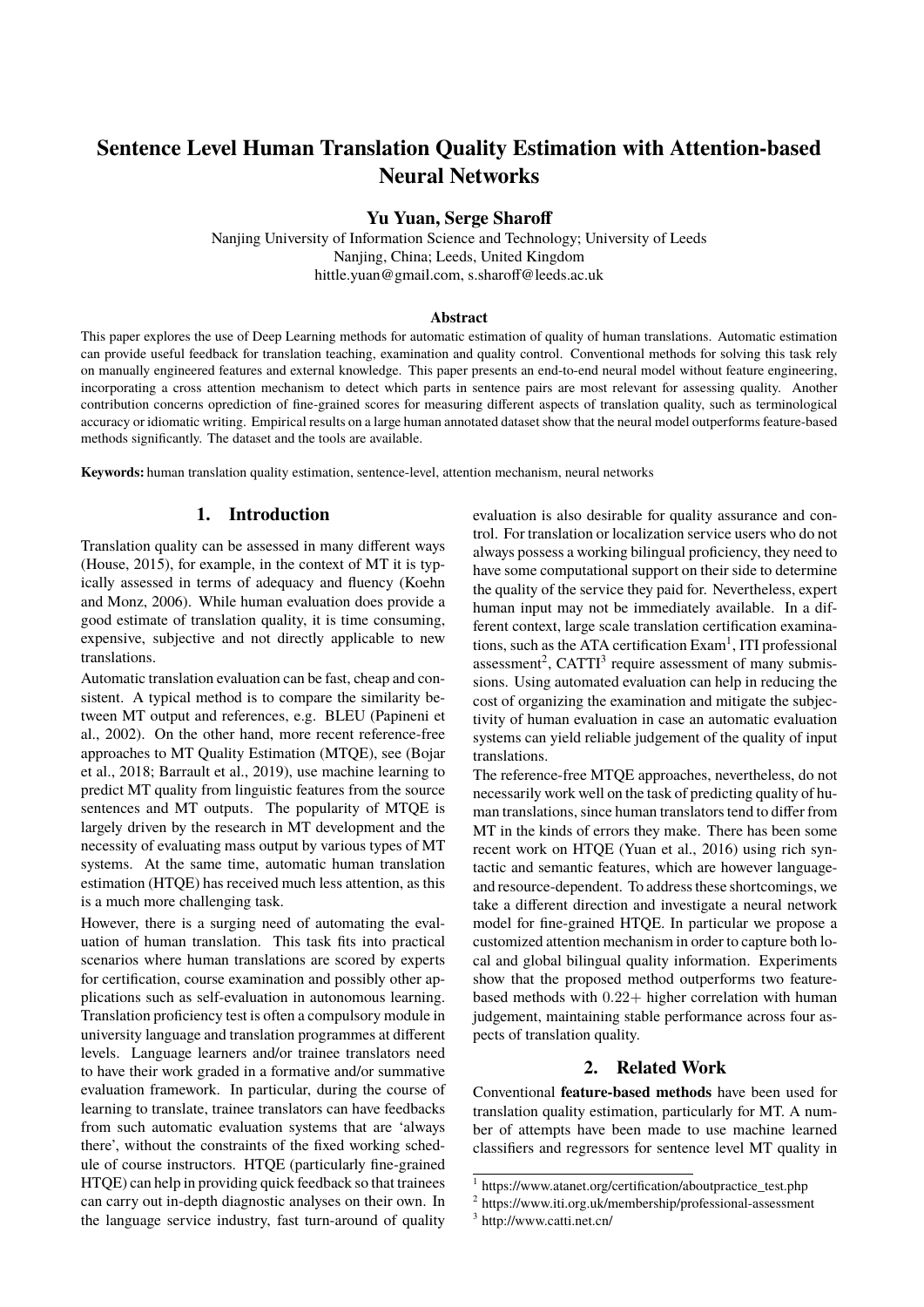the series of quality estimation shared tasks, predicting indirect quality indexes, such as post-editing effort (Specia, 2011), post-editing distance (Specia and Farzindar, 2010), post-editing time (Koponen et al., 2012).

Automatic quality estimation of human translations is a newly emerging topic. Yuan et al. (2016) developed a feature set to predict adequacy and fluency of human translations at the document level, which includes comparison between parsed trees, argument roles, phrase alignments, etc. In contrast, Zhou and Bollegala (2019) took an unsupervised approach to approximate and grade human translations into different categories using the bidirectional Word Mover's Distance (Kusner et al., 2015).

There has been recent work using **neural models**to compare a target translation with reference(s) in MT evaluation. For example, Gupta et al. (2015) use Tree Long Short Term Memory (Tree-LSTM) based networks for reference-based MT evaluation. They propose a method that is competitive to the current complex feature engineering. Guzmán et al. (2015) implemented neural models aiming to select the better translation from a pair of hypotheses, given the reference translation.

Neural models for MT Quality Evaluation have been also recently tested either as Neural Language models on a mixture of n-grams (Paetzold and Specia, 2016) or a reference-free MTQE prediction model built on quality vectors obtained from parallel corpora (Kim and Lee, 2016).

Often sentence-level MTQE learn to predict translation quality in a indirect manner by ranking translations from best to worst, while learning the direct assessment which matches human evaluators is a challenging task, requiring extensive feature engineering and suffering from data sparsity, particularly for sentence-level predictions. Compared with discrete models with manual quality features, neural network models take low-dimensional dense embeddings as the input, which can be trained from a large-scale dataset, thereby overcoming the issue of sparsity, and capture complex non-local syntactic and semantic information that discrete indicator features can hardly encode.

There has been some research on different ways for integration of LSTMs and CNNs, since the two methods for building the neural networks are somewhat complementary. Roussinov et al. (2020) studied the use of LSTMs (or pretrained transformers) with convolution filters to predict the lexical relations for pairs of concepts, for example, *Tom Cruise* is *an actor* or *a rat* has *a tail*. Most similar to our work is the study by (Zhou et al., 2016), which also used a stacked architecture with LSTM followed by twodimensional pooling to obtain a fixed-length representation for text classification tasks. Here we contribute by having a novel stacked siamese architecture applied to a different task, namely HTQE.

Therefore, our contribution is two-fold: we work on a more challenging task (Guzmán et al., 2017) than learning the relative ranking of translations or estimating the similarity between candidate translations and references to simulate the scores produced by professional evaluators; we propose a stacked neural networks for **fine-grained HTQE** without relying on engineered features and many external resources.



Figure 1: Model Structure

# **3. Models**

Our neural network architecture is shown in Figure 1. Given a translation pair, the source sentence  $x$  and the translated sentence y are encoded into a fixed-sized vector representation through two separate CNN-BiLSTM-Attention stacks. Denoting the final vectors as x and y respectively, our model predicts four quality scores (*usefulness*, *terminology*, *idiomatic writing* and *target mechanics* as defined by the ATA, see their definitions below in the Dataset section) using a linear regression on the concatenation of x and y.

#### **3.1. Context-aware Word Representation**

Given a source sentence x or a translation  $y$ , which can be represented by  $w_1, w_2, \ldots, w_n$ , we first transform the words into vector representations. To this end, we build multiple convolution layers upon standard word embedding layers for context-aware word representation.

For a convolution layer of width  $k$ , we apply multiple kernels  $\mathbf{H}_i \in \mathbb{R}^{d \times (2k+1)}$  before a non-linearity transformation. Specifically, for a window centred at  $i$ -th word, the output  $f_i$  is given by:

$$
\mathbf{f}_i = \text{relu}(\langle \mathbf{H}_i, \mathbf{w}_{[i-k:i+k]} \rangle + b_i),
$$

where  $w_{[i-k:i+k]}$  denotes the window size,  $b_i$  is a bias. The word representation is then the concatenation of all convolution layers.

#### **3.2. Sentence-level Representation**

To capture global information of a sentence, bidirectional LSTMs (Graves et al., 2013) are used on  $f_i$ . The outputs include a sequence of forward hidden states. and a sequence of backward hidden states We then concatenate the two sequences into one  $h_i = \overline{h_i} || \overline{h_i}$  for representing  $w_i$ . In this way, each annotation  $h_i$  contains summarized information about the whole input sentence, but with a strong attention to the details surrounding the  $i$ -th word.

#### **3.3. Attention mechanism**

Different parts in a translation pair do not contribute equally to the semantic adequacy and language fluency of the final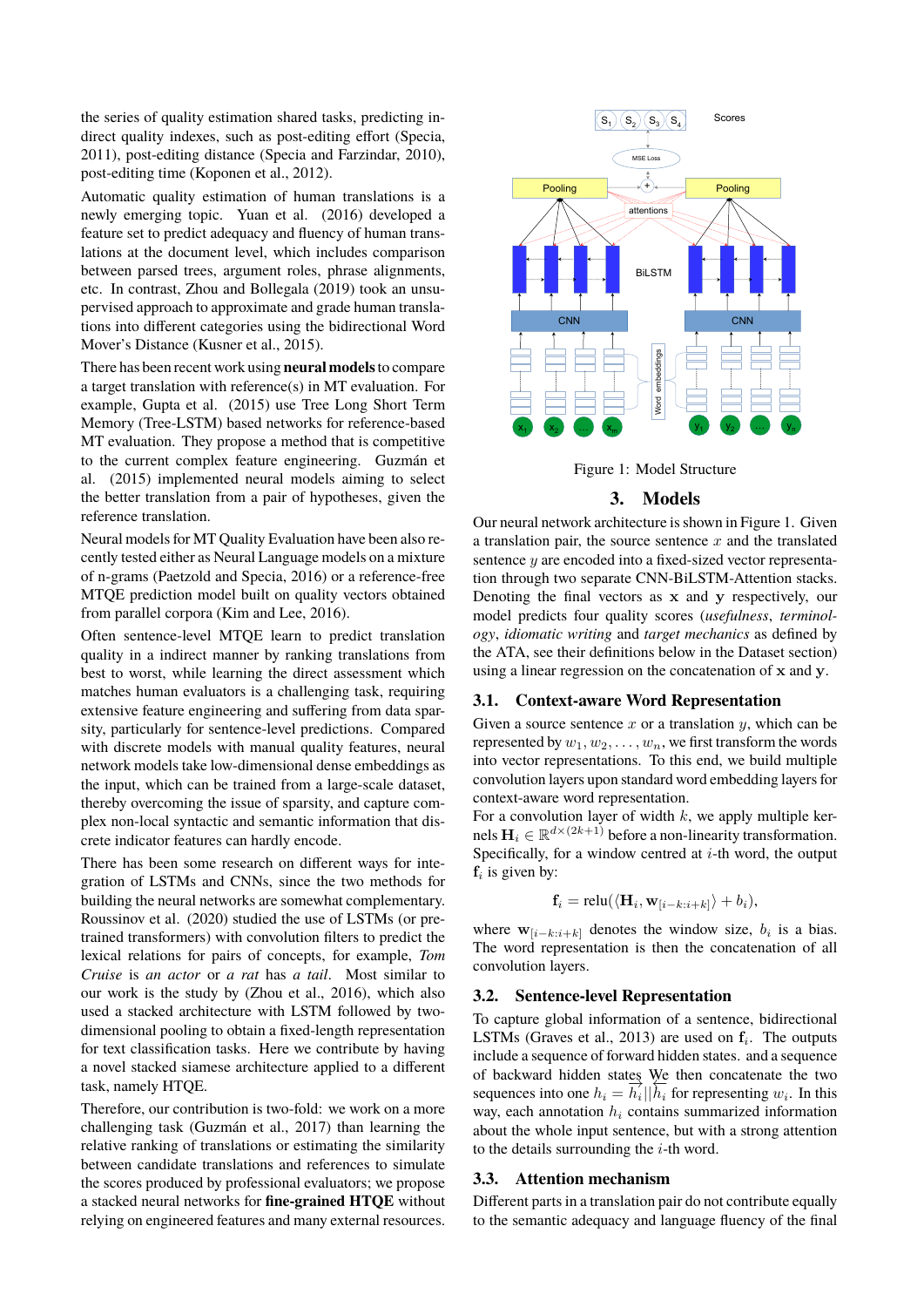|                         | UT    | TS    | IW    | TМ    | Score |
|-------------------------|-------|-------|-------|-------|-------|
| Min.                    | 2.00  | 2.00  | 3.50  | 1.50  | 11.50 |
| 1st Quartile            | 17.50 | 14.50 | 18.50 | 9.50  | 60.00 |
| Median                  | 23.00 | 18.00 | 20.50 | 11.50 | 71.50 |
| Mean                    | 22.17 | 16.73 | 19.42 | 10.94 | 69.24 |
| 3rd Quartile            | 28.50 | 20.50 | 21.50 | 12.50 | 82.50 |
| Max.                    | 34.50 | 25.00 | 25.00 | 15.00 | 98.50 |
| Krippendorff's $\alpha$ | 0.96  | 0.96  | 0.74  | 0.89  |       |

#### Table 1: Description of the dataset

output. Attention mechanisms have shown their efficiency in a number of NLP tasks (Vaswani et al., 2017). After obtaining the sentence representations centred at different words, we take repeated reading and aligning, using a crossattention mechanism to detect those bits which are important for quality estimation.

In particular, we use the weighted average of the source representations to decide which parts of the translated sentence are important for quality estimation and vice versa. Given  $h_i$  for each word, the final sentence representation after attention is:

$$
\mathbf{s} = \sum_{i}^{n} \alpha_i h_i,
$$

where  $\alpha_i$  is the attention weight for  $h_i$  and it is computed by:

$$
\alpha_i = \frac{\exp(f(\mathbf{h}_i, \mathbf{h}))}{\sum_i^n \exp(f(\mathbf{h}_i, \mathbf{h}))}
$$

The score function  $f$  is:

$$
f(\mathbf{h}, \mathbf{h_i}) = \mathbf{v}^{\mathrm{T}} \tanh(\mathbf{W}_{a1} \overline{\mathbf{h}} + \mathbf{W}_{a2} \mathbf{h}_i),
$$

where  $\mathbf{v} \in \mathbb{R}^{d_a}$ ,  $\mathbf{W}_{a1} \in \mathbb{R}^{d_a \times 2h}$  and  $\mathbf{W}_{a2} \in \mathbb{R}^{d_a \times 2h}$  are trainable parameters.

#### **3.4. Training**

Given a training triple  $(x, y, s)$ , where x is the source sentence, y is the translated sentence and  $s \in \mathbb{R}^k$  is the score vector annotated by human judges from  $k$  different aspects, respectively. MSE loss is used for training.

$$
\ell(x, y, s) = \frac{1}{k} \sum |\text{score}_i(x, y) - s_i|^2 + \lambda ||\Theta||^2
$$

we use Adam (Kingma and Ba, 2014) to optimize parameters. To avoid over-fitting, dropout is applied with a rate of 0.001.  $\lambda$  is the *l*2 regularization parameter.

#### **4. Experiments**

We conduct a set of experiments on the sentence level with a corpus of trainee translation data.

#### **4.1. Data Annotation**

The corpus consists of six source texts selected from the Parallel Corpus of Chinese EFL Learners (Wen and Wang, 2008) translated from English into Chinese by learner translators, resulting in 458 translated texts, 3529 Chinese sentences. We annotated these texts on the sentence level following a percentile scoring scheme according to the

| word embedding size   | $d = 200$          |  |  |
|-----------------------|--------------------|--|--|
| window size           | $k = [1, 2, 3, 4]$ |  |  |
| initial learning rate | $\alpha = 0.001$   |  |  |
| dropout rate          | $p = 0.5$          |  |  |
| regularization        | $\lambda = 1e - 3$ |  |  |
| number of layer       |                    |  |  |

Table 2: Hyper-parameter settings

American Translators Association (ATA) Certification Programme Rubric for Grading<sup>4</sup>. The marks are given for the following four components of translation quality with different weights, i.e. '*usefulness*' (UT) 35 points, '*terminology*' (TS) 25 points, '*idiomatic writing*' (IW) 25 points and '*target mechanics*' (TM) 15 points, thus the maximal possible total score is 100 points.

Annotation has been performed by two independent annotators, both teaching translation in China. The inter-annotator agreement (Krippendorff's  $\alpha$ ) for each of the four components is above 0.74, see Table 1.

#### **4.2. Setup**

We split our data into a training set (3000 sentence pairs) and a test set (529 sentence pairs). The hyper-parameter settings of our models are listed in Table 2. We use pre-trained word embeddings to initialize the word representations. For English, the pre-trained 200 dimension GloVe vectors (**?**) are used. For Chinese, we train a 200 dimension word embeddings on Chinese Wikipedia<sup>5</sup>, using Gensim (?) with default settings to ensure consistent word segmentation.

#### **4.3. Results**

As traditional in MTQE studies (Bojar et al., 2018), as well as in HTQE (Yuan et al., 2016), we report the correlations of the predicted scores with human judgements using Pearson's r and Spearman's  $\rho$  in addition to the mean squared error (MSE).

Table 3 presents the results. Note that we experimented with 4 different window sizes for CNN (See Table 2) and all the neural models reported here use the window size 2. We also reproduce the two traditional feature-based methods, i.e. QuEst (**?**) with 17 basic features and MoBiL (Yuan et al., 2016) with nearly 360 features, using XGBoost (**?**) for learning, as it produced better results on this task than other methods (Yuan, 2018). The performance of the neural models without the attention mechanism is also reported in this table.

The Wilcoxon signed-ranks test indicates that the neural model with attention has achieved significantly better performance in all aspects of quality estimation (nearly an average of 0.22+ higher correlation with human judgements) against both MoBiL and QuEst (Z=−3.02, p< 0.05). The model without attention achieves comparable performance to the feature-based models in predicting *Usefulness*, and excels in estimating other types of quality scores. While the feature-based models could not predict *Terminology* (TS) and *Target Mechanics* (TM), the neural models demonstrate

<sup>4</sup> http://www.atanet.org/certification/ aboutexams\_rubic.pdf

<sup>5</sup> https://dumps.wikimedia.org/zhwiki/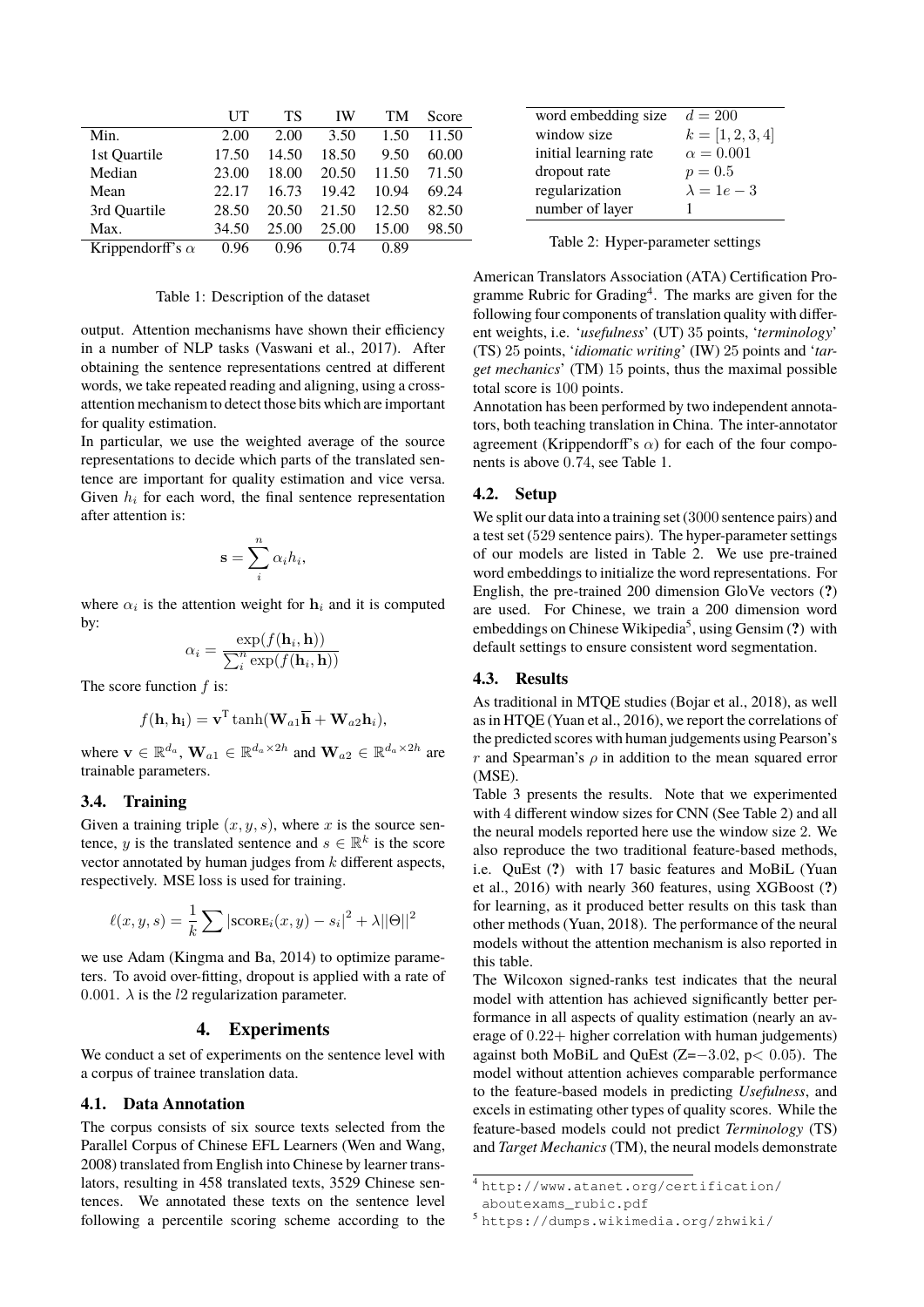| Model                 | <b>Target</b> | $\boldsymbol{r}$ | $\rho$ | MSE   |
|-----------------------|---------------|------------------|--------|-------|
| OuEst                 | UT            | 0.24             | 0.25   | 51.99 |
|                       | TS            | 0.08             | 0.09   | 29.26 |
|                       | IW            | $-0.01$          | 0.01   | 10.19 |
|                       | TM            | $-0.01$          | 0.01   | 6.07  |
| MoBiL                 | UT            | 0.18             | 0.20   | 79.23 |
|                       | TS            | 0.08             | 0.08   | 34.47 |
|                       | IW            | 0.15             | 0.12   | 16.68 |
|                       | TM            | 0.07             | 0.06   | 9.25  |
| <b>CNN-BiLSTM</b>     | UT            | 0.19             | 0.18   | 64.41 |
|                       | TS            | 0.21             | 0.21   | 25.65 |
|                       | <b>IW</b>     | 0.13             | 0.09   | 11.46 |
|                       | TM            | 0.12             | 0.11   | 5.45  |
| <b>CNN-BiLSTM-Att</b> | UT            | 0.41             | 0.39   | 40.96 |
|                       | TS            | 0.37             | 0.37   | 15.58 |
|                       | IW            | 0.24             | 0.21   | 4.63  |
|                       | TM            | 0.30             | 0.28   | 3.59  |

Table 3: Correlation with human judgement

superiority in these aspects. The neural model with attention also produces considerably smaller MSEs in comparison to the two baselines.

This can be due to the fact that there are relatively fewer effective features concerning target fluency, norms or lexical appropriateness in those baseline models, especially taking into account that the model assesses production of students translating into their native language. The neural model has leverage some semantic and syntactic information using pretrained embeddings from very large monolingual corpora.

While hand-crafted features, such as the ratio between the verbs in the source and target segments are designed to capture certain aspects of translation quality for a sentencetranslation pair, they are largely de-contextualised. First, the sentence-level representations of the source or target become sparse, because many features such as specific dependence relations do not occur in many sentences. Second, at the cross-sentence level, the source and target side representations are often equally treated side by side without distinguishing the importance of particular features for interpreting translation errors. In the end, the surface level translation features can be represented in sophisticated ways but often the overall performance of feature-based models is specific to the development set, so the model does not learn generalized parameters to apply them to new translations.

In comparison, the proposed neural model intends to address the issue of data sparsity while detecting the semantic, syntactic and even discourse properties of ST and TT as prominent features and weighting them globally within and across ST and TT sentences, through the three components of feature extraction via CNN, cross-sentence association via BiLSTM and global weighting via the attention mechanism. The neural model with attention relies on pre-training knowledge from large monolingual sources that is similar to the bilingual proficiency of a human translator achieved through reading texts in two languages. The CNN, BiLSTM neural networks correspond the bilingual competence and reflect on the translation process to determine what has been important in each instance according to the quality feedback. It is also advantageous that the QE task can be turned into a



Figure 2: Attention for a Sentence Pair

multitask-learning for different translation quality aspects, such as Usefulness or Terminology.

#### **4.4. Case Studies**

#### **4.4.1. Attention Visualization**

Given the importance of the attention mechanism in our implementation to model HTQE, we visualize a translation pair extracted from the training process, as shown in Figure 2.

The attention mechanism in our approach, as manifested by the plotted weights, does not seek monotonic or predictive alignment as it happens in Neural Machine Translation (Luong et al., 2015). The weights for words in the English source sentence and the Chinese target sentence are not necessarily 'aligned' unlike in traditional NMT attention models. This relaxation is advantageous to the task, given that first we have much less data in our quality estimation training set in comparison to NMT parallel corpora. More importantly, even though aligned segments are indicative of translation quality, they do not contribute equally to the final quality of a translation segment. For example, given a batch of sentences, with all the essential components such as nouns, verbs, adjectives, adverbs, terms, named entities properly aligned to the source sentence, what distinguishes them with respect to translation quality are maybe the trivial details in each translation, e.g. word order, connectives, etc. In our experience, content words in both source and target sentences are especially helpful. For instance, the Chinese word <sup>紧</sup>张 ('tension') is weighted less than its correspondence 'tension' in English, and neither the English verb 'characterize' nor its translation 充满 ('full of') are selected as important elements by the model. We also notice in this example that the Chinese translation contains 在 ('in'), which does not exist in the English source, but it is picked up by the attention mechanism. Adding this word to the translation improves its fluency, making the target translation more readable.

Therefore, the attention mechanism in the neural architecture is essential as it tries to pinpoint which segments of ST and TT are influential to the final quality judgement. Specifically, by picking a fragment of the ST sentence, the attention mechanism can force the encoding layer (BiL-STM) to understand the importance of this fragment to the final quality when all the available fragments in the TT have been seen, and vice versa, by picking the important fragment of the TT sentence, it forces the encoding layer to understand its importance to the final quality judgement when all the fragments in the ST are seen. In the end, the equivalent fragments in a ST-TT sentence pair can be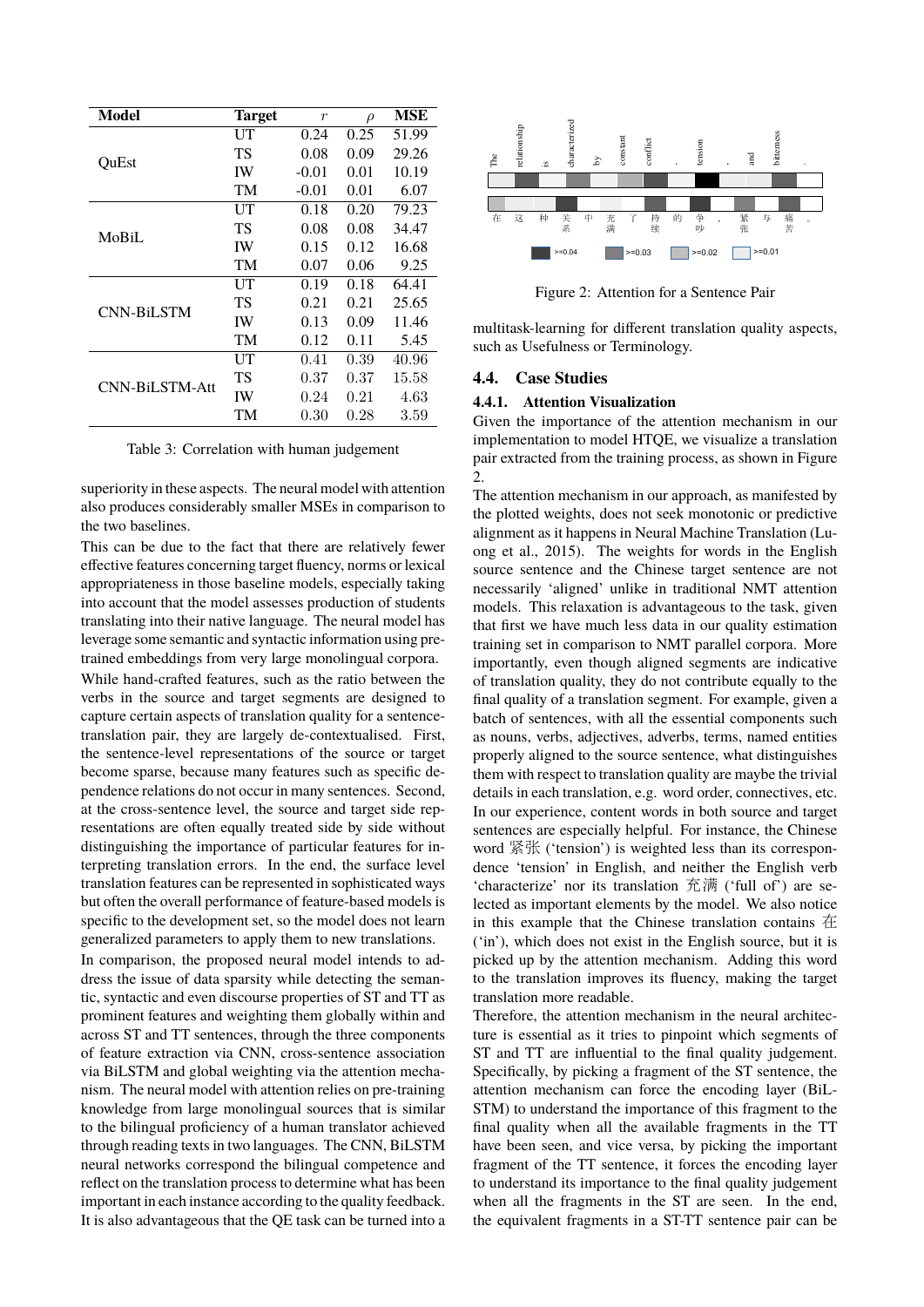|                                                                                | Model         |      | TS   | IW   | TM   |
|--------------------------------------------------------------------------------|---------------|------|------|------|------|
|                                                                                | Human         | 6    | 4.5  | 21.5 | 12.5 |
| Freedom from this constraint is the dream of every transplant surgeon.         | MoBiL         | 17.7 | 13.7 | 16.7 | 9.4  |
| 打破这种局限性的梦想就寄托在了每次移植手术上了。                                                       |               | 23.3 | 16.4 | 18.0 | 9.2  |
|                                                                                | Neural        | 12.6 | 10.5 | 20.9 | 11.9 |
| So far attempts to make artificial organs have been disappointing: nature is   |               | 33.5 | 22.5 | 22.5 | -13  |
| hard to mimic. hence the renewed interest in trying to use organs from animals |               | 21.6 | 17.2 | 19.5 | 10.5 |
| 到目前为止, 尝试模拟人造器官的结果让人颇有些失望:<br>自然                                               | OuEst         | 22.9 | 18.0 | 19.3 | 10.8 |
| 难以模拟。因而人们将更多的目光投向动物的器官上。                                                       | <b>Neural</b> | 26.7 | 19.4 | 16.9 | 10.6 |

#### Table 4: Human Annotation and Model Predictions

weighted differently since the quality estimation process is no longer treated as a sequence-to-sequence learning that the encoder layer reads the source sequence representations and the output layer estimates the conditional probabilities of the target sequence. Instead, the proposed neural network reads ST and TT sequence to predict their joint conditional probability while focusing on which ST or TT representation helps in determining the quality. As shown in Table 3, this design significantly boosts the performance of neural model in predicting the four quality labels. In some sense, it is similar to the analytical scoring of human translations when evaluators decompose a ST-TT pair into several scoring points. However, it is also different in that in analytical scoring eqaul attention is paid to the equivalents of ST-TT segments. We admit that the present attention design is particularly aimed to highlight segments on both sides and we do know for sure whether it is worth imposing equal weighting between segment pairs. It would be interesting to investigate the influence of different attention strategies on QE in the future.

#### **4.4.2. Model Predictions**

In the upper example of Table 4, the neural model with attention predicts the scores for 'IW' and 'TM' fairly accurately, which are about the fluency of the translation. As the Chinese translation itself reads rather fluent in terms of language itself and conforms to the Chinese norms, both human annotators and our model assign relatively high and close scores for them for *Idiomatic Writing* and *Target Mechanics*. Even though the neural model offers the best prediction for 'UT' and 'TS', which are about the adequacy of a translation, the differences between the model estimation and human annotation are still significant. A closer examination of the translations reveals that the translation has twisted the meanings of the source sentences due to mistranslations of the English word 'surgeon' as 手<sup>术</sup> ('surgery'). In addition, the Chinese word <sup>寄</sup>托 ('place on'), which does not exist in the original, has changed the meaning of the translation. As a consequence, the whole sentence needs to be retranslated, which explains the low score by human annotators for *Usefulness*. Such semantic intricacy requires a model to capture the underlying meaning of sentences, which can impose challenges to manual features. It is the same case with the second example, in which <sup>更</sup>多 的 目<sup>光</sup> 投<sup>向</sup> ('set eyes on') is a non-literal but valid translation for 'renewed interest in'. We suspect that the proposed neural model based on word representations may be biased towards word level adequacy, while significant changes of meaning due to addition, omission and mistranslation to close synonyms could not be detected accurately. For those underscored 'good' translations, the same reason applies. In the lower example in Table 4, <sup>结</sup><sup>果</sup> ('result'), 颇 ('rather') and <sup>更</sup>多 的 目光 ('set eyes on','derived from renewed interest in') could cause confusion for a model based on word representations. Thus, the neural model has limited validity for adequate scoring of free but still valid translations.

#### **4.5. Comparison of HT and MT**

Another factor closely related to translation quality is the distribution of translation errors both human translations and machine translations contain. The distribution of translation errors in the two modes of translations displays very different patterns. Vilar et al. (2006) carried out error analysis on three statistical machine translation engines. They show that the most common MT errors are missing words, word order and incorrect words as valid across two language directions (English-Spanish and Chinese-English). In contrast, the most common HT errors are undertranslation (a translation is less specific in comparison to the original), awkward style and syntactic issuesaccg to a statistical corpus-wise comparison of translations errors in HTs and MTs (Yuan, 2018). To complement the study of translation quality, we show how translation quality variation is embodied in the distribution of translation errors. For this task we use the adapted DQF-MQM framework (Lommel et al., 2014) to annotate the translations since the framework is explicitly designed for describing both MT and HT quality. The final list of error types used for annotating the data is included below:

- **mistranslation** that the target content does not accurately represent the source content.
- **omission** that content present in the source is missing from the translation.
- **awkward** that a text is written with an awkward style.
- **punctuation** that punctuation is misused for the target language.
- **undertranslation** that the target text is less specific than the source text.
- **unidiomatic** that the content is semantically correct but not as natural as native target texts.
- **grammar** that the target text manifests grammatical and/or syntactic fallacies.
- **addition** that the target text includes content not present in the source.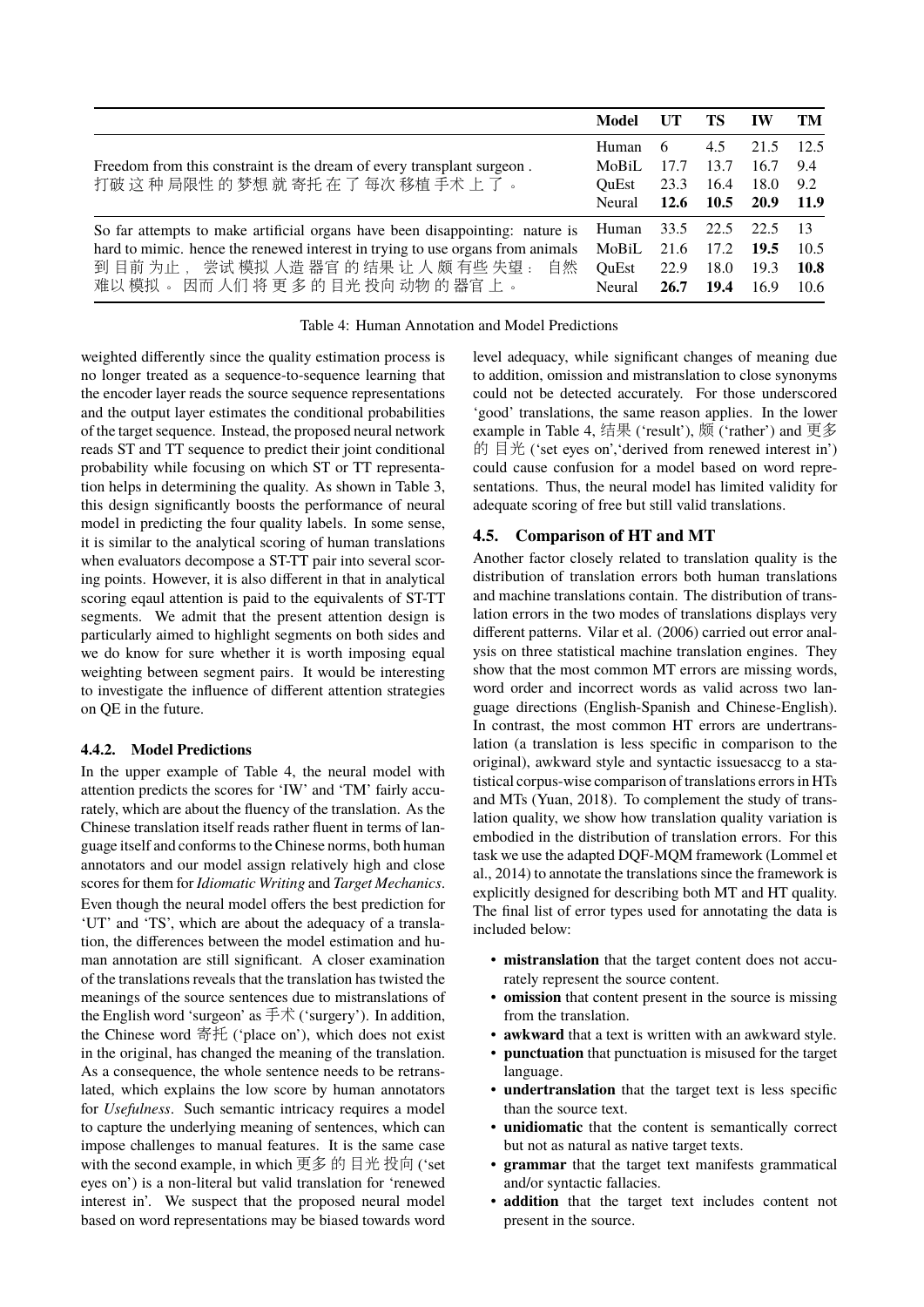- **spelling** that the target text has deficient written forms, e.g. spelling error, made-up words.
- **terminology** that a domain-specific word is translated into an inappropriate term or a non-term.
- **untranslated** that content that should have been translated has been left untranslated.

To compare the error distribution in MTs and HTs, we translated the six STs of our corpus from English into Chinese using 7 commercial MT systems and we randomly selected 7 HTs of each source text to form a corpus comparable to MTs.

Their manual annotation shows that that the most common categories of translation errors are mistranslation, omission, awkward and unidiomatic for both human and machine translations. It is also noteworthy that certain error types, such as grammar and untranslated are more serious in MTs. The errors are illustrated through the following examples:

**Example 1** [MT-Grammar Error] from the top of the mountain , sloping for several acres across folds and valleys were rivers of daffodils in radiant bloom .

<sup>从</sup> 山顶 开始 , <sup>倾</sup><sup>斜</sup> <sup>几</sup> <sup>英</sup> <sup>亩</sup> [awkward] <sup>的</sup> <sup>褶</sup> <sup>皱</sup> [mistranslation] <sup>和</sup> 山谷 <sup>是</sup> <sup>水</sup>仙<sup>花</sup> <sup>盛</sup>开 <sup>的</sup> 水仙花 [grammar]

gloss: from top of mountain starting , slope several acres folds and valleys are daffodils in blossom daffodils.

**Example 2** [HT-Grammar Error] people already kill pigs both for food and for sport ; killing them to save a human life seems , if anything , easier to justify. however , the science of xenotransplantation is much less straightforward

. 人们 为了 食物 <sup>和</sup> <sup>运</sup><sup>动</sup> 的 目的 <sup>而</sup> <sup>杀</sup> <sup>了</sup> 很多 猪 。 但是 若 任何 事 都 可以 轻易 地 使之 合 <sup>理</sup>化[mistranslation] , 人们 <sup>杀</sup><sup>猪</sup> <sup>而</sup> <sup>为</sup> 自<sup>身</sup> <sup>的</sup> 生<sup>存</sup> <sup>也</sup> <sup>是</sup> <sup>合</sup><sup>理</sup> <sup>合</sup><sup>理</sup> <sup>的</sup>[grammar] 。 <sup>况</sup><sup>且</sup> , 异<sup>种</sup> <sup>器</sup><sup>官</sup> <sup>移</sup>植 <sup>的</sup> <sup>科</sup><sup>学</sup> <sup>也</sup> <sup>变</sup>得 简<sup>单</sup> , <sup>易</sup>

懂 了[mistranslation]

gloss: people for food and sports purpose to kill many pigs . but if anything can be easy to be justified , people kill pigs for their existence too is reasonable . and, xenotransplantation science of too became easier , more understandable

**Example 3** [MT-Omission] bees , wasps , ants and termites have intricate societies in which different members are specialized for foraging , defense and reproduction .

蜜蜂 、 <sup>黄</sup><sup>蜂</sup> 、 蚂蚁<sup>和</sup> <sup>白</sup>蚁 <sup>有</sup> 复<sup>杂</sup> <sup>的</sup> <sup>社</sup><sup>会</sup> [omission]不<sup>同</sup> 成<sup>员</sup> <sup>觅</sup>食 <sup>是</sup> <sup>专</sup>用 <sup>于</sup> 、 <sup>国</sup><sup>防</sup> <sup>和</sup> 复<sup>制</sup> [mistranslation]。

gloss: bees , wasps , ants and termites have complex societies different members looking for food is specialized for , defence and copy .



Figure 3: Translations in the first two PCA dimensions

**Example 4** [HT-Omission] in Europe and America , herds of pigs are being specially bred and genetically engineered for organ donation . <sup>在</sup> 欧<sup>洲</sup> <sup>和</sup> <sup>美</sup><sup>国</sup> <sup>为</sup> <sup>器</sup><sup>官</sup> <sup>捐</sup><sup>赠</sup> <sup>饲</sup>养 出 <sup>了</sup>[mistranslation] 成<sup>群</sup> <sup>的</sup> <sup>受</sup><sup>过</sup> 特殊 <sup>饲</sup><sup>养</sup> <sup>的</sup> 猪[omission] 。

gloss: in Europe and America for organ donation have kept herds of been specially bred pigs .

The above four examples (2 HTs and 2 MTs) contain 2 instances of omission and 2 instances of grammar errors. In the first example, <sup>水</sup>仙<sup>花</sup> <sup>盛</sup>开 <sup>的</sup> <sup>水</sup>仙<sup>花</sup> ('daffodils in blossom daffodils') is ungrammatical because the MT system does not linke the 'slope' with 'daffodils' and give it a more idiomatic translation 绵延 ('stretches'), in addition to 倾斜 几 英 亩 ('slope several acres') that reads very awkward due to the failure to translate the metaphoric 'rivers of daffodils'. In the fourth example,  $\overline{m}$   $\overline{r}$   $\overline{r}$  ('have kept') mistranslated the present progressive tense 'being specially bred', in addition to the <sup>受</sup><sup>过</sup> 特殊 <sup>饲</sup><sup>养</sup> <sup>的</sup> <sup>猪</sup> ('specially bred pigs') that has omitted the modifier 'genetically engineered'. Other two examples contain the similar errors of mistranslation and omission.

We performed the PCA analysis (Abdi and Williams, 2010) of the vector of translation error counts, using the varimax<sup>6</sup> rotation method. This helped to identify three underlying dimensions characteristic of the distribution of translations errors in HTs and MTs: language use (first dimension), content inadequacy (second dimension) and lexical misuse (third dimension) from the space of factor loadings of each error types. Figure 3 illustrates the distribution of text topics (in pink) and translation instances (HTs in black and MTs in red) along the first two dimensions. Note that both HTs and MT with contributive importance in term of cosine squared less than 0.5 are shaded (dark and light black

<sup>&</sup>lt;sup>6</sup> an orthogonal method to scale the respective eigenvalues by the squared roots so as to obtain the eigenvectors as loadings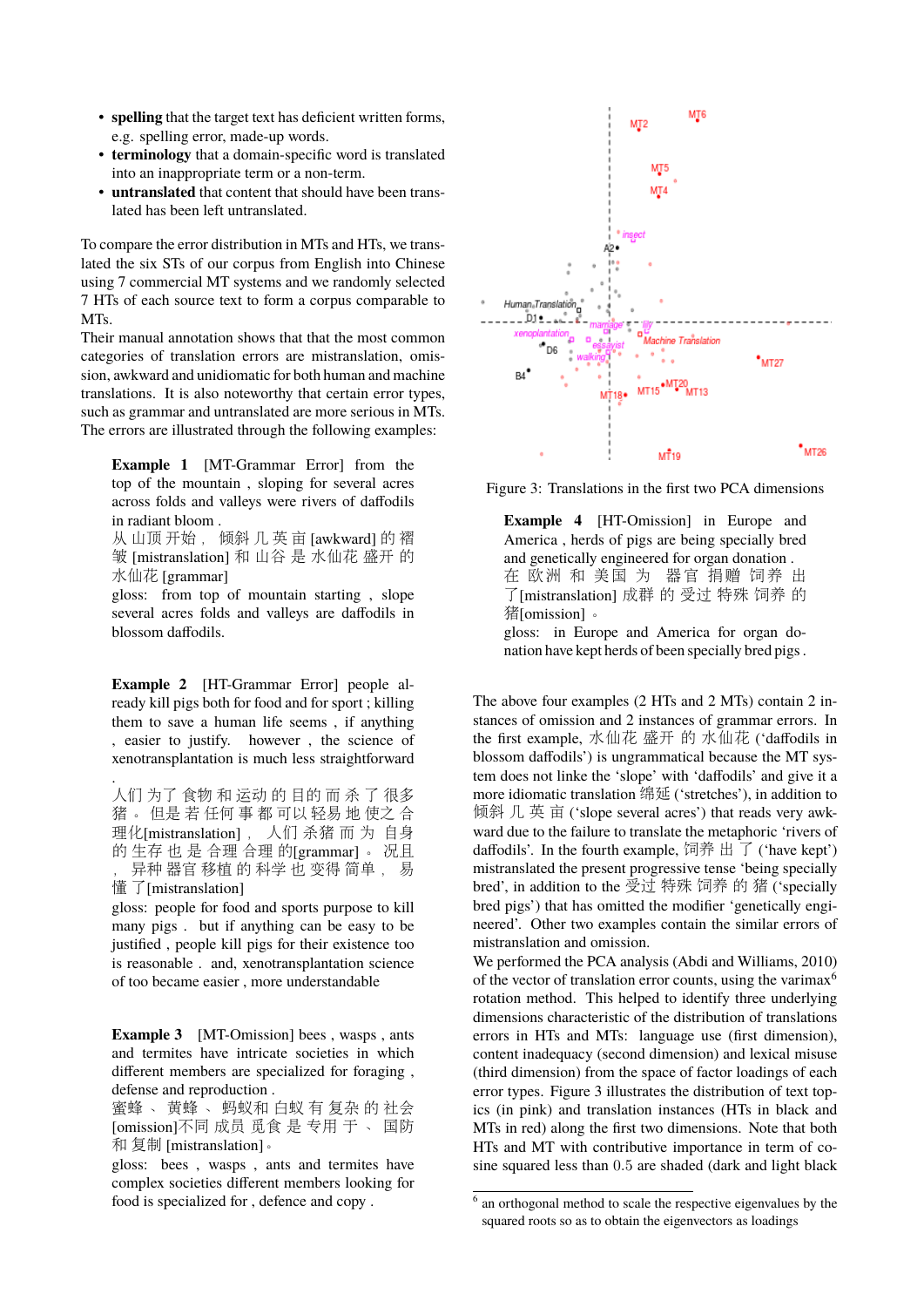dots are HTs projected on the dimension with smaller cosine squared and so are the dark and light red dots for MTs). Our data has shown that the first dimension, i.e. language misuse, characterizes most MTs (MT+ Arabic number indicates a numbered MT of the 42 MTs ), as top contributive translations to this dimension comprise mainly MTs. In contrast, HTs (HT + Arabic number indicates a numbered HT sample of the 42 HTs) centre towards the second dimension, i.e. content inadequacy. These findings suggest that deficiency of HTs in quality may have to do with translators' inability of delivering the ST content in a sufficient manner. For MTs, these findings imply that language problems, such as grammaticality, naturalness, are typical. These findings echo the findings of Vilar et al. (2006), who also maintain that language issues, such as wrong lexical choice, incorrect form, extra words, style and idiom, are the primary sources of Chinese-English errors.

The pattern of HT errors (content inadequacy) implies that HT quality issues arise mainly due to either translators' decision-making (e.g. undertranslation is a result of translation strategy) or their incapability of switching between two languages (e.g. awkward translations). In contrast, MT errors are more about language misuse, while the subtle difference between 'good' and 'bad' for human translations are often harder to detect automatically.

# **5. Conclusions**

This paper presents a neural model for the Human Translation Quality Estimation (HTQE) task, which involves a weighted cross attention mechanism to adaptively detect the relevant parts in the source-target sentence pairs. Despite having no hand-crafted features, experimental results show that the neural model with attention can outperform conventional feature-based methods as well as a baseline neural model. To our knowledge, we are the first to apply neural networks to reference-free fine-grained HTQE. Our code and dataset of expert-annotated translations with finegrained scores for the English-Chinese direction is available under a permissive licence.<sup>7</sup>

In the future, we plan expanding this study in two directions. While initial experiments with BERT (Devlin et al., 2018) did not show improvements in the model, we will try truly cross-lingual language models such as XML-R (Conneau et al., 2019), since cross-lingual language models are likely to be more effective in comparison to the current model which uses independent embeddings for each language, while the training set itself is too small to infer links between languages from bilingual data. Next, we will experiment with the integration of other features into attention, such as alignment information from large parallel corpora, to introduce quality vectors similarly to (Kim and Lee, 2016). Even though the neural architecture outperforms feature-based methods, we can try integrating features which manifest translators' decision-making into the neural network.

# **6. Acknowledgements**

This research funded and forms part of the achievements of the Philosophy and Social Sciences Foundation Project of Jiangsu Province (SK20180032) and the general project of Humanities and Social Sciences Foundation of the Ministry of Education (19YJC740114)

# **7. References**

- Abdi, H. and Williams, L. J. (2010). Principal component analysis. *Wiley Interdisciplinary Reviews: Computational Statistics*, 2(4):433–459.
- Barrault, L., Bojar, O., Costa-jussà, M. R., Federmann, C., Fishel, M., Graham, Y., Haddow, B., Huck, M., Koehn, P., Malmasi, S., Monz, C., Müller, M., Pal, S., Post, M., and Zampieri, M. (2019). Findings of the 2019 conference on machine translation (wmt19). In *Proceedings of the Fourth Conference on Machine Translation (Volume 2: Shared Task Papers, Day 1)*, pages 1–61, Florence, Italy, August. Association for Computational Linguistics.
- Bojar, O., Federmann, C., Fishel, M., Graham, Y., Haddow, B., Huck, M., Koehn, P., and Monz, C. (2018). Findings of the 2018 conference on machine translation (wmt18). In *Proceedings of the Third Conference on Machine Translation, Volume 2: Shared Task Papers*, pages 272–307, Belgium, Brussels, October. Association for Computational Linguistics.
- Conneau, A., Khandelwal, K., Goyal, N., Chaudhary, V., Wenzek, G., Guzmán, F., Grave, E., Ott, M., Zettlemoyer, L., and Stoyanov, V. (2019). Unsupervised crosslingual representation learning at scale. *arXiv preprint arXiv:1911.02116*.
- Devlin, J., Chang, M.-W., Lee, K., and Toutanova, K. (2018). BERT: Pre-training of deep bidirectional transformers for language understanding. *arXiv preprint arXiv:1810.04805*.
- Graves, A., r. Mohamed, A., and Hinton, G. (2013). Speech recognition with deep recurrent neural networks. In *2013 IEEE International Conference on Acoustics, Speech and Signal Processing*, pages 6645–6649, Vancouver, Canada, May.
- Gupta, R., Orasan, C., and van Genabith, J. (2015). Reval: A simple and effective machine translation evaluation metric based on recurrent neural networks. In *Proceedings of the 2015 Conference on Empirical Methods in Natural Language Processing*, pages 1066–1072, Lisbon, Portugal, September. Association for Computational Linguistics.
- Guzmán, F., Joty, S., Màrquez, L., and Nakov, P. (2015). Pairwise neural machine translation evaluation. In *Proceedings of the 53rd Annual Meeting of the Association for Computational Linguistics and the 7th International Joint Conference on Natural Language Processing (Volume 1: Long Papers)*, pages 805–814. Association for Computational Linguistics.
- Guzmán, F., Joty, S., Màrquez, L., and Nakov, P. (2017). Machine translation evaluation with neural networks. *Computer Speech & Language*, 45:180–200.
- House, J. (2015). *Translation quality assessment: past and present*. Abingdon: Routledge.
- Kim, H. and Lee, J.-H. (2016). Recurrent neural network based translation quality estimation. In *Proceedings of the First Conference on Machine Translation*, pages 787–

<sup>7</sup> https://github.com/hittle2015/NeuralTQE